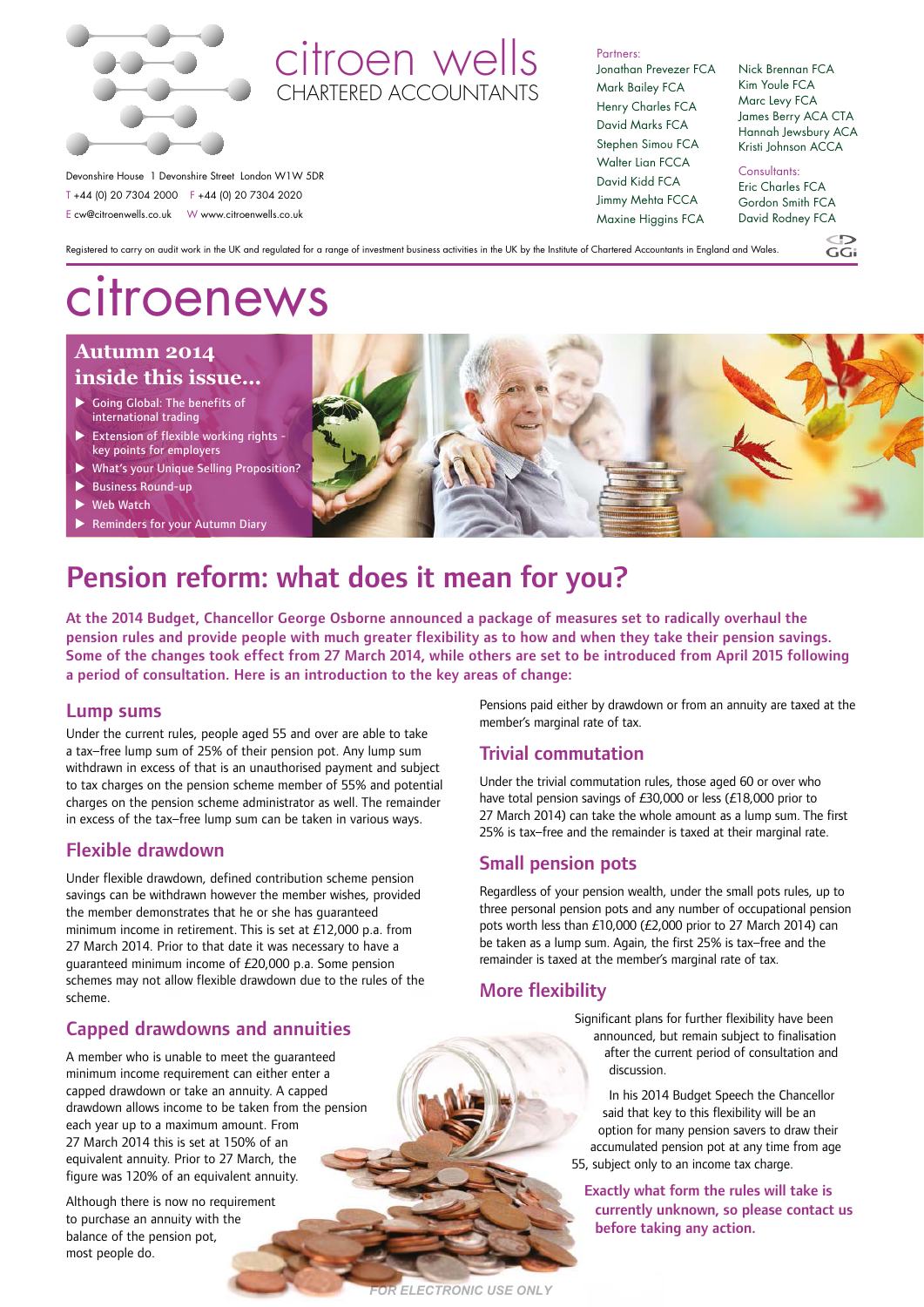# GOING GLOBAL: The benefits of international trading

International trading is often perceived to be confined to the realms of large businesses, but there can be generous benefits for small and medium sized enterprises too. International business can create avenues of opportunity previously unattainable in domestic markets.

# Before starting out

To ensure that your objectives are realistic, in-depth market research is essential. You should consider the following key areas:

- levels of demand in your intended market
- y your competitors
- y your business's current performance
- tax and legal obligations.

### What are the potential benefits of trading overseas?

- **Increased market share** expanding your customer base offers the opportunity to improve financial performance and greater potential for long-term growth
- **Lower production costs** entering into a larger international market should result in greater economies of scale, which could also benefit your domestic business
- **Spreading the risk** dispersing business risks across a wider area could lead to greater resilience in times of difficulty
- **Increased product lifespan** selling items that are near maturity at home to an international market, which will result in additional resources for creating new domestic products. Excess products not selling in the domestic sphere can also be sold abroad without lowering their cost.

### What does it involve?

### **Understanding your new market**

You must ensure that you are aware of the cultural and commercial differences between the UK and your intended market. This is important to ensure the best possible marketing success. Think about employing an interpreter or investing in some language training, and try to steer clear of idioms that may not be understood abroad.

### **Sales**

You can take a number of approaches to selling your product or service abroad, including:

**Using a foreign distributor** – who will take title of your goods once the sale is completed and will then be responsible for any profit or losses made. This is a popular option with many small exporters.

**A sales agent** will sell the products on your behalf, leaving you responsible for profits and losses. The sales agent will charge commission to sell your goods.

**A joint venture** with a local business is another option but

these can be both complicated and costly, as can setting up your own premises in that country.

### **Logistics**

Clarification on issues such as responsibility of transportation of goods, insurance, duties and

customs clearances are

essential. Draw up an incoterm, a standard trade contract covering the purchase and shipping of goods internationally. Most businesses use a freight forwarder to organise shipments – look for one who frequents the country you are exporting to. Remember to consider how you will package and label your goods for transportation.

### **Pricing and getting paid**

If your products or services are pitched at the wrong level, it could mean losing money unnecessarily, or failing to secure business contracts.

Many exporters convert the domestic price of their product into the currency of the foreign country, but it is important to remember the domestic competition you face there too. The price of your goods should be based on cost, competition and demand.

When trading in an international market, there is an increased risk of late or non-payment. Payment terms should always be agreed and credit checking carried out in advance, to eliminate any issues. Insurance should also be taken out in case anything goes wrong.

You will need to have a long term plan in place, as returns will not always be seen straight away. Financial investment

and an increase in your workforce may be required. Contact us for guidance on the best course of action for you.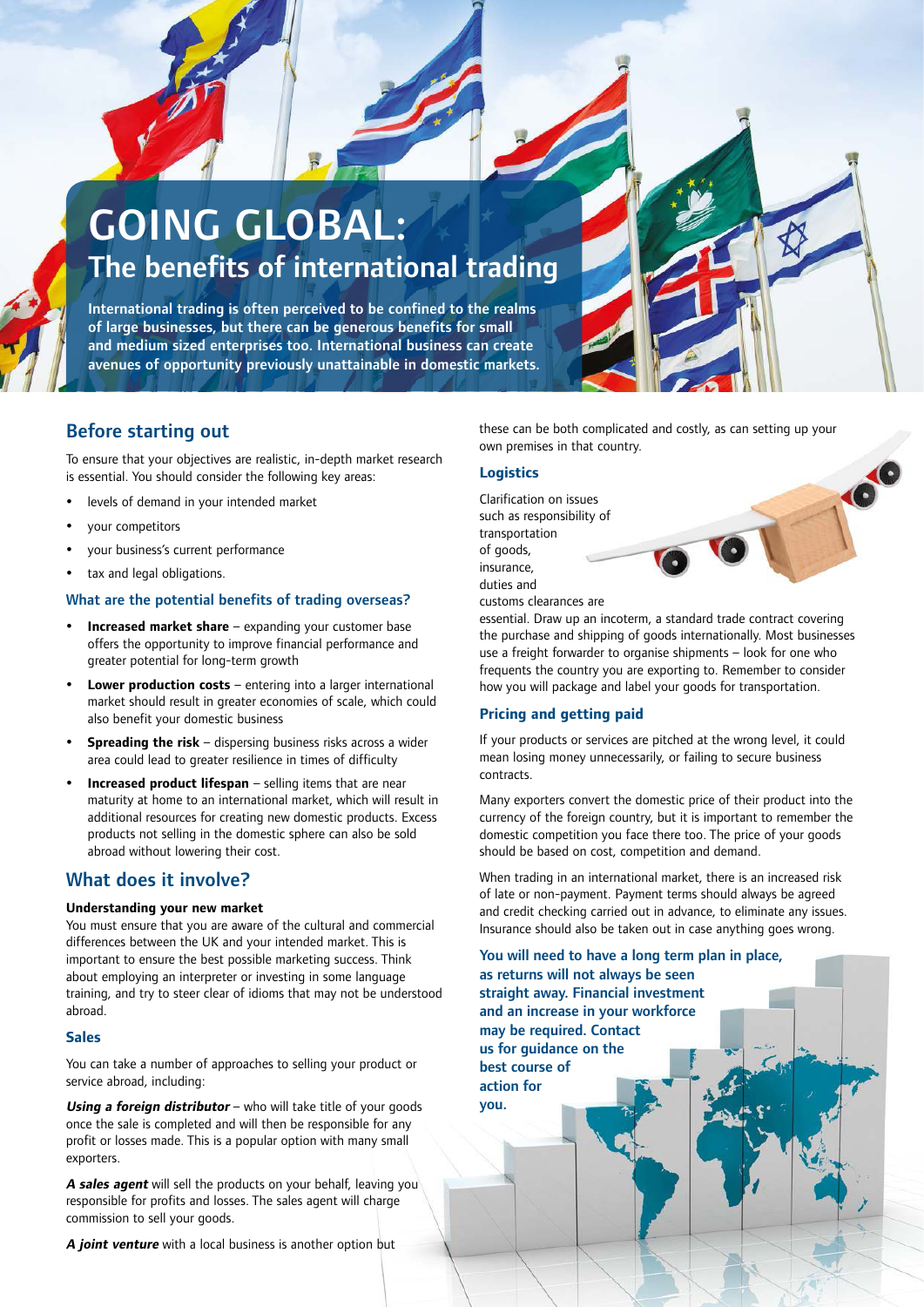# Extension of flexible working rights – key points for employers

Since 30 June 2014 all employees have been able to request flexible working hours, and according to the Department for Business, Innovation and Skills, some 20 million people now have the right to ask to work flexibly.

The new rules extend to all employees the same rights previously reserved for carers and those looking after children. Here are the key points:

### Making a request

From 30 June 2014 every employee has the statutory right to request flexible working after 26 weeks employment service. Employees can only make one request in any 12 month period.

Employees must:

- make their request in writing, state the date the request is made, the change to working conditions they are seeking, and the date they would like the change to take effect
- state whether they have made a previous application for flexible work and the date of that application
- indicate what change to working conditions they are seeking and how they think this may affect the business e.g. cost saving to the business
- indicate if they are making their request in relation to the Equality Act 2010, for example, as a reasonable adjustment for a disabled employee.

### Responding to a request

Once a request has been received a meeting should be arranged between employer and employee to discuss it. The meeting can provide an opportunity to see what changes the employee is asking for and reasons for the change, and it also allows any compromise to be explored. The law requires the process to be completed within three months of the request being received (this includes any appeals).

Any request that is accepted will make a permanent change to the

employment contract, so if the employee wants a temporary change then an agreement may be reached.

# 

Employers should consider requests in 'a reasonable manner' and can only refuse them if there is a business reason for doing so.

Acceptable reasons are:

- [ ] the burden of additional costs
- [ ] an inability to reorganise work amongst existing staff
- [ ] an inability to recruit additional staff
- [ ] a detrimental impact on quality
- [ ] a detrimental impact on performance
- [ ] detrimental effect on ability to meet customer demand
- [ ] insufficient work for the periods the employee proposes to work
- [] a planned structural change to the business

# More information

Best practice suggestions and more detailed information for employers, including a video, are available at the Acas website. Visit **www.acas.org.uk** and follow links to "Rights and responsibilities at work."

# What's your Unique Selling Proposition?

What singles you out from the crowd, and makes customers choose you over the competition? We all know we should take the time out to consider our Unique Selling Propositions (USPs), but too often we get bogged down in everyday processes. Here are some tips to help you refocus...

Your USP defines the core of your business, allowing employees and customers alike to understand exactly what it is you do.

This isn't so much a strapline or slogan – although some of the most famous are also that. It's not a mission statement. This is a chance to point out to existing and potential clients exactly what it is you offer that's better than the rest. The difficulty comes when everyone is claiming to have 'the best customer service' or 'the lowest prices'. These can sound like hollow words compared to a USP which not only identifies your strengths but directs them at the individuals or businesses you wish to attract.

Keeping this in mind, these steps might lead you in the right direction when it comes to thinking about how to market your business – and creating your own USP:

- **1. Who is your target customer?** Write down your **ideal client**, being as specific as possible. Trying to be all things to all people will not help you stand out in your area of expertise.
- **2. How can you help them?**

What **problem** do you **solve** for these prospective clients? Again be as specific as possible, but there's no need here to list every service you provide.

#### **3. Why should they come to you instead of a similar company?**

This is the heart of your USP. There may be a dozen local or national companies targeting the same customers with the same services. **Differentiation** could save you from falling behind in the marketplace.

#### **4. What can you guarantee your customers?**

A **promise** can have a big impact on how people perceive your company. Can all your competitors go the extra mile like you do?

With these answers in hand, try combining them into a short paragraph. Once you have your short paragraph, think about how you can reduce it into one concise sentence.

You now have a succinct statement which accurately describes your business and why customers should choose you. Testing this on a few individuals first should help you gauge its effectiveness. Use it in the office to reinforce your goals, introduce it into your promotional materials or email signature – wherever you can, always make sure you emphasise what makes your business unique.